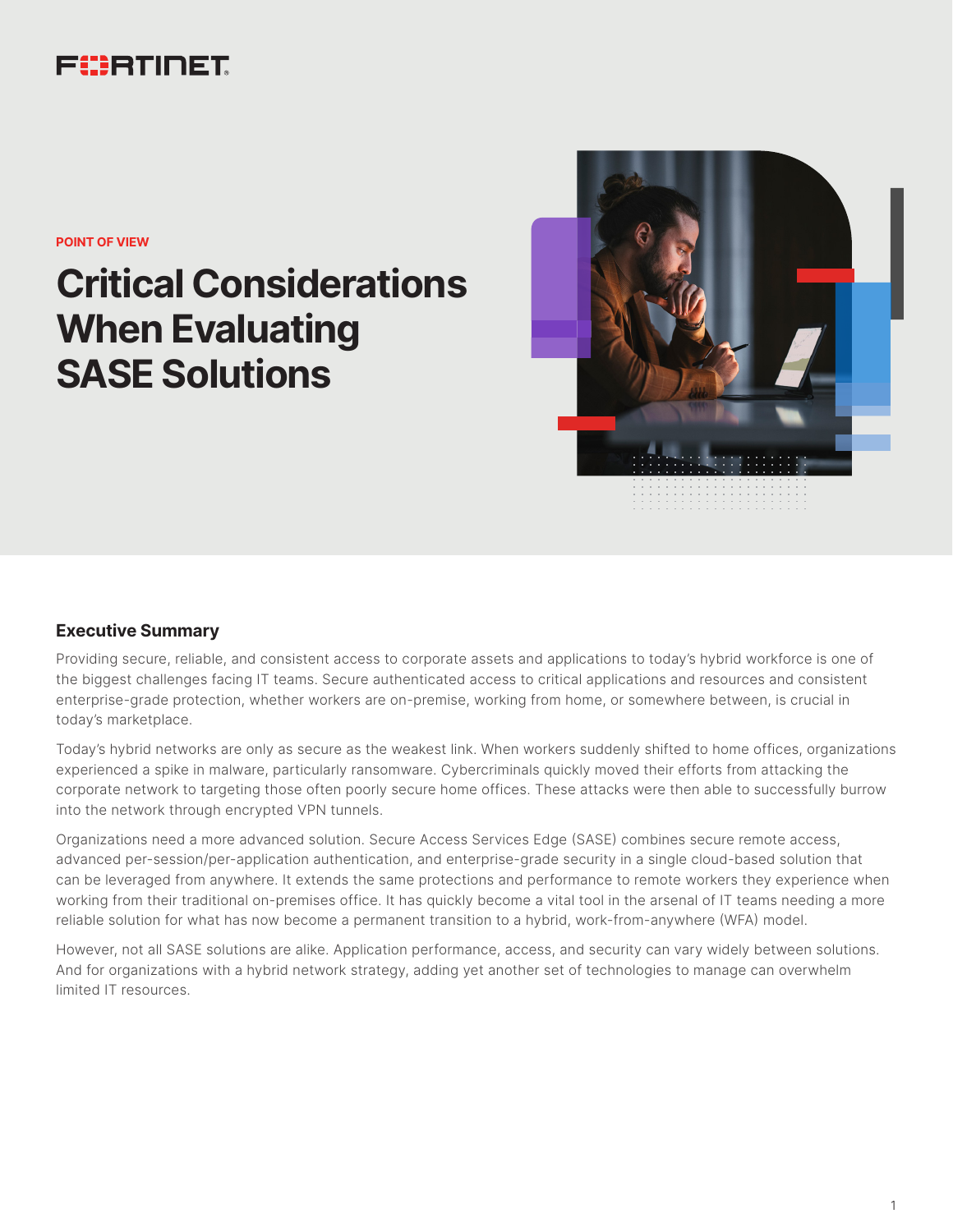#### **Buyers Should Look Carefully Before Investing**

Much of the SASE adoption near the end of the pandemic was spurred by a sense of urgency. Organizations were looking to replace their temporary and resourceintensive WFA solutions with something more reliable. However, it is easy to get caught up in the enthusiasm of a new market trend and make purchases before having all of the information.

As with many new markets, there are a lot of vendors popping up looking to capture a piece of the SASE market. But many solutions fall short of their promised benefits. They have immature or inadequate security technologies. They often operate as isolated stand-alone solutions that don't work with any of the other technologies across the organization, especially when integrating with the rest of the hybrid network. As a result, they often contribute to vendor and solution sprawl rather than reducing it, adding an additional management burden to already overtaxed IT teams.

Rather than blindly jumping on the SASE bandwagon, organizations are urged to carefully consider the following issues before opening their wallets:

**User access controls:** Zero-trust network access (ZTNA) has emerged as one of the most essential tools for protecting today's distributed resources. A complete ZTNA solution must authenticate users, grant explicit access to specific applications, provide constant monitoring, and be able to take countermeasures if something unexpected occurs.

Not all SASE solutions are alike. Application performance, access, and security can vary widely between solutions. And for organizations with a hybrid network strategy, adding yet another set of technologies to manage can overwhelm limited IT resources.

The manual controls, scripts, and limited threat intelligence used by most SASE vendors cannot keep up with today's rapidly evolving threat landscape, leaving organizations vulnerable.

**Consistent policy:** Rather than working as a one-off solution, SASE technologies should be easily integrated into the organization's larger network and security architecture. Ideally, the security protocols and policies within the SASE solution should be identical to those being used elsewhere in the network. Systems managers should also be able to integrate their SASE solution with their existing technologies to ensure they interoperate smoothly to help optimize their security and network operations.

**Network and security convergence:** The vast majority of organizations will continue to operate a hybrid network that includes a traditional infrastructure well into the future. A SASE solution must be able to seamlessly handoff connections between the cloud and on-premise devices, while access and security policies must follow the user rather than terminate at the edge of the network. Only by converging networking and security end-to-end, from on-premises to the cloud to the remote user, can organizations truly implement a comprehensive zero-trust edge strategy. Extending the unique approach of security-driven networking to the cloud edge delivers consistent security and connectivity everywhere.

**Purpose-built PoP:** Relying on generic technologies to solve unique challenges inevitably compromises the performance and reliability of a solution. Purpose-built points of presence (PoP) combined with tightly integrated security and connectivity technologies provide higher scalability, lower latency, and more responsive and consistent security enforcement. This is why cloud providers design and build their own servers and switches rather than using off-the-shelf technology. SASE services have specific needs for performance and interoperability and services that generic systems and solutions simply can't provide.

**AI-powered threat intelligence:** Keeping users and applications safe requires keeping the security components of the SASE solution constantly tuned to the latest threats. The manual controls, scripts, and limited threat intelligence used by most SASE vendors cannot keep up with today's rapidly evolving threat landscape, leaving organizations vulnerable. In addition to enterprise-class security components, a SASE solution must also leverage an AI-powered threat intelligence system built using supervised and unsupervised learning models and trained on a large and diverse set of billions of cyber events to prevent zero-day threats.